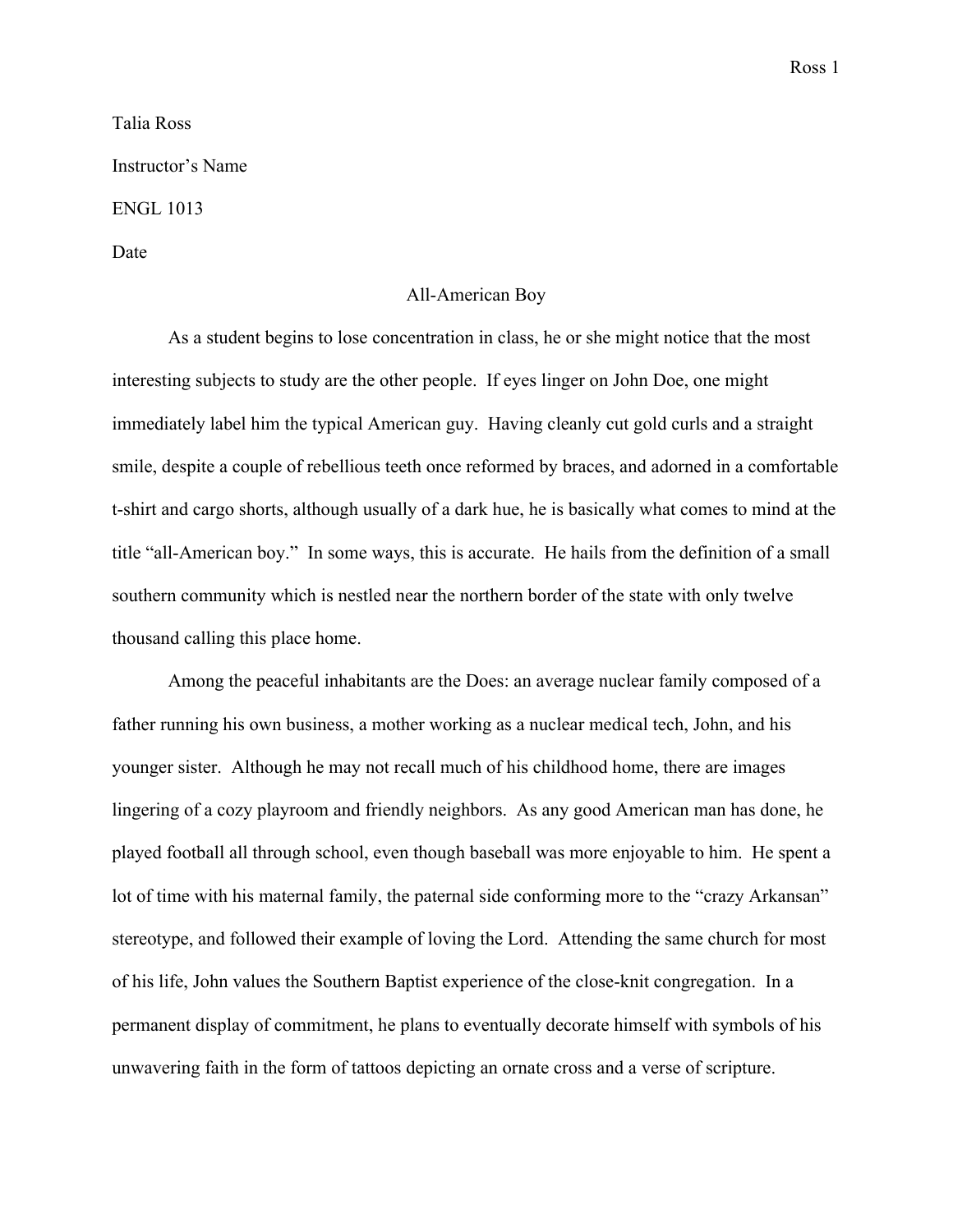His lifestyle away from commitments also carries some stereotypes of a male of western culture in his love of listening to Lynard Skynard, playing video games (his favorite being Battlefield I for its vivid and captivating historical fiction), watching Netflix, and doing computer coding. Coding, however, could also fall into the category of commitments since he hopes to turn this into his career in computer engineering, being drawn not only to the job itself but also to the employment guarantee, comfortable salary, and easy-going workplace. It helps, as well, that he has an uncle working for an engineering company with military contracts. His plans for the future continue this classic American dream, wanting only his career, faith, a wife, and a family.

Politically, he may not be a pure-bred Republican, as the all-American title would suggest, but he considers himself a conservatively swayed Libertarian. He values those wary of the two-party system as well as most traditional ideologies. These values are among the reasons that he would never live in his favorite place that he has gotten to experience, Regensburg, Germany. While the town is fascinating and breathtaking, Germany allows large groups of people, some of whom violently oppose his personal beliefs, to enter the country with little inquiry into whether they are a potential threat.

Even though he will never take up residence in his favorite place, he has lofty goals for life that he fully intends to accomplish, such as to write a book and skydive. As the thought of the latter terrifies most, it unnerves John for reasons other than most would assume. It is safe to say the majority of people would not skydive due to the nauseating height or seemingly endless plummet to the earth. For John, however, the fear lies in the potential impact from such a great height. The thought of the massive amount of damage and poor quality of life in the rare circumstance of survival from such a trauma scares him more than anything, enough that in the